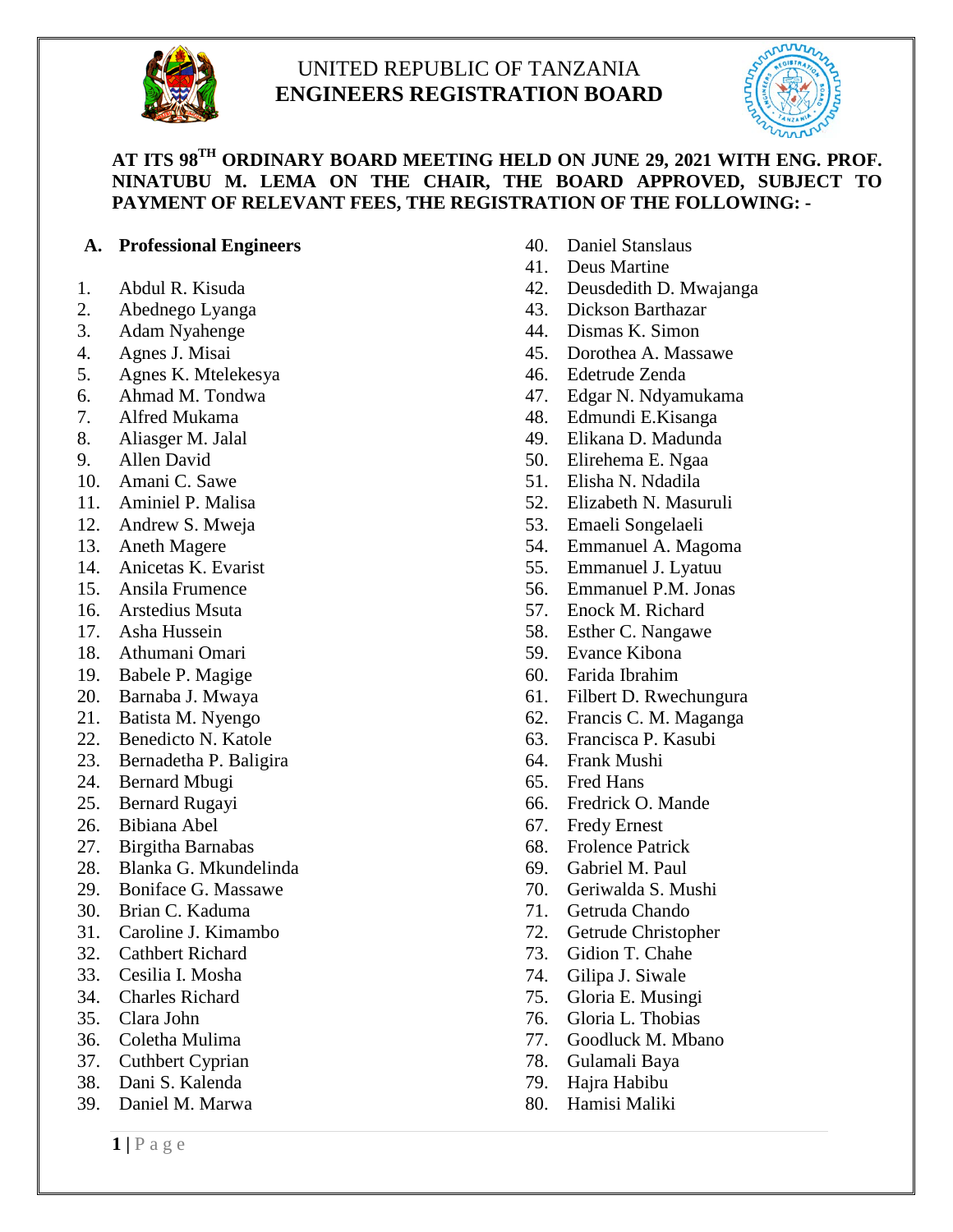- 81. Happy Mbenyange
- 82. Hassan Senema
- 83. Hawa A. Rwenza
- 84. Ibrahim J. Kwingirwa
- 85. Idd Kibwana
- 86. Iddi A. Iddi
- 87. Iddo R. Mbumi
- 88. Irene F. Kipondya
- 89. Isaya M. Sichone
- 90. Isaya Sifuel
- 91. Issa Yusuph
- 92. Ivan Bwire
- 93. Jacob A. Omari
- 94. Jeremiah Longido
- 95. Joachim Emmanuel
- 96. Joel Peter
- 97. Jofrey J. Mgaya
- 98. Johnson Ntachobatinya
- 99. Jonas Lucas
- 100. Jonester Kaijage
- 101. Joseph Kadala
- 102. Joyce Bitalian
- 103. Juliana Ishengoma
- 104. Juma Petro
- 105. Justine Mazinge
- 106. Kaniki Ndatwa
- 107. Kelvin R. Kimambo
- 108. Keraryo Marwa
- 109. Kitolo J.M. Kisuda
- 110. Kitwana Juma
- 111. Kizito Stephen
- 112. Kizo Y. Mgonda
- 113. Kudra S. Ali
- 114. Lawrence M. Juae
- 115. Leonard M. Wambura
- 116. Lilian T. Momburi
- 117. Livingstone L. Kimaro
- 118. Lydia Mugarula
- 119. Magnus M. Mrema
- 120. Mahiza Gumbo
- 121. Maimuna Said
- 122. Makindai Adam
- 123. Malema H. Malema
- 124. Marcus Luoga
- 125. Martha G. Kachweka
- 126. Michael R. Masimbani
- 127. Midlaster James
- 128. Mkula Pius
- 129. Mlemza Idrisa
- 130. Mwajabu A. Senzota
- 131. Neema N. Thomas
- 132. Neema T. Msemwa
- 133. Ngajimba Abdallah
- 134. Nicas Bernard
- 135. Nicodemus Y. Paul
- 136. Noel Matulwa
- 137. Noelia S. Chagula
- 138. Nyakuyenga Musoma
- 139. Omari M. Mcheni
- 140. Paschal Philbert
- 141. Patrick Kamugisha
- 142. Patrick R. Nsokolo
- 143. Patrick Wilfred
- 144. Peter E. Kipeja
- 145. Peter K. Magari
- 146. Petronila D. Makori
- 147. Philipo K. Pagati
- 148. Prosper Godfrey
- 149. Rajabu W. Msangi
- 150. Ramadhan Mcharo
- 151. Ramadhani K. Omari
- 152. Ramadhani Mohamed
- 153. Ramadhani Yassini
- 154. Rechnold Richard
- 155. Rehema Z. Kabumaye
- 156. Richard A. Pantaleo
- 157. Rukia Yange
- 158. Salim S. Hamad
- 159. Salvatory Ng'umbi
- 160. Scholastica P. Shirima
- 161. Secilia N. Kalonga
- 162. Selina B. Joram
- 163. Sharifa Mulokozi
- 164. Shukuru Shaaban
- 165. Siaruth M. Kimaro
- 166. Sithole E. Mwakatage
- 167. Sophia Anthony
- 168. Steven A. Msemembo
- 169. Tafu P. Ndedela
- 170. Theresia Herman
- 171. Theresia P. Chaki
- 172. Thomas I. Chuwa
- 173. Tom A. Mahinya
- 174. Veronica E. Machaule
- 175. Wilson C. Mcharo
- 176. Wilson E. Mshasha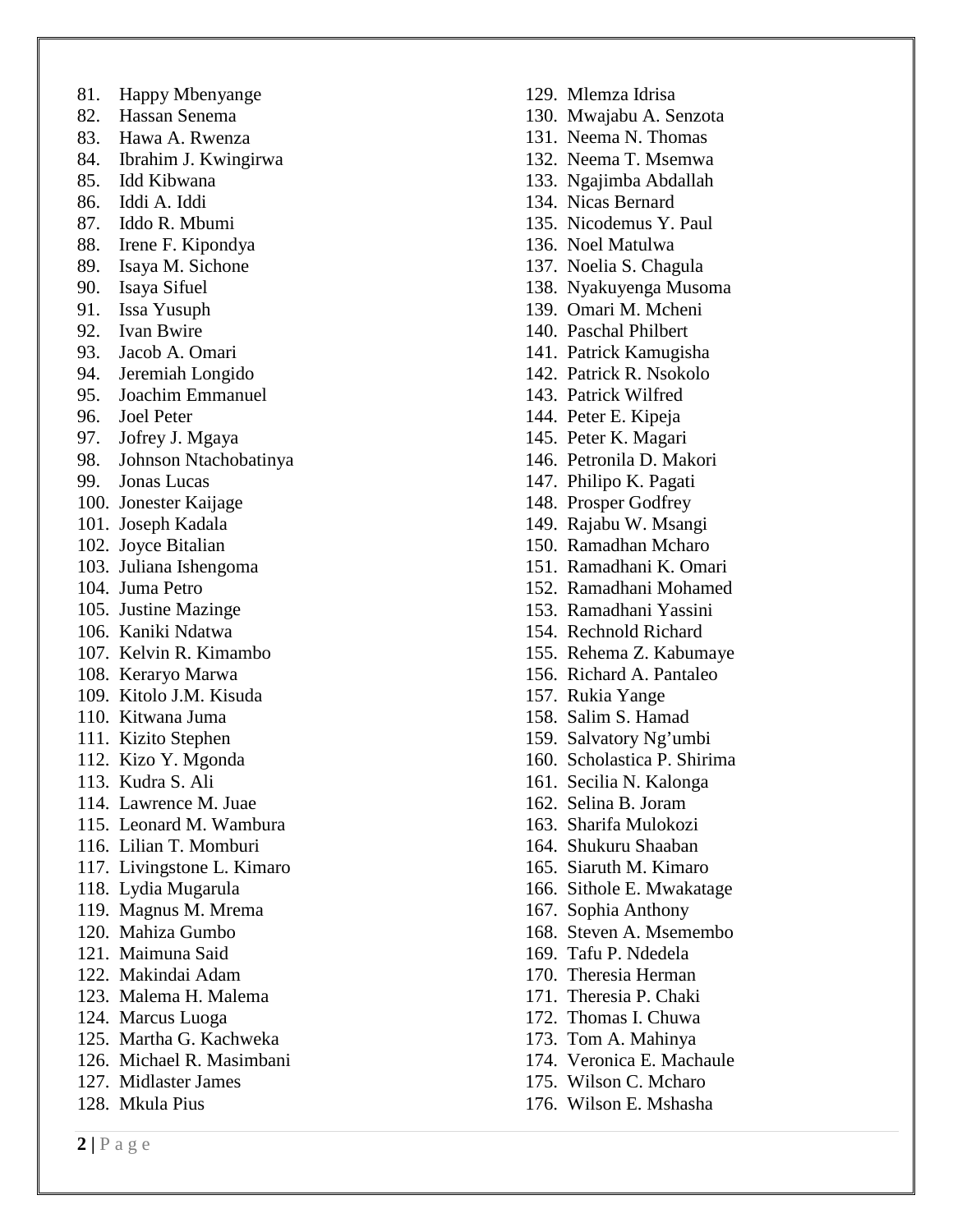- 177. Winfrida E. Chaula
- 178. Winnie G. Zakayo
- 179. Yohana G. Mashausi
- 180. Yusufu Rajabu

#### **B. Temporary Professional Engineers**

- 1. Abdelfattah A.E. Esokary
- 2. Abebaw B. Habte
- 3. Ahmed A. A. Abouhamar
- 4. Ahmed N.M. Farghli
- 5. Ahmed Y. S.A Nasef
- 6. Aydin Oncirak
- 7. Ayman M.I.A. Attya
- 8. Beverley J. Dickerson
- 9. Devendra Kumar
- 10. Doglas L. Dunbar
- 11. Ercenk Akcam
- 12. Erkal Erylmaz
- 13. Fehmi D. Nasman
- 14. Florian Stefanescu
- 15. Francis F. Mwangi
- 16. Gokhan Kirgil
- 17. Halit K. Unaldi
- 18. Harold S. Hagoriles
- 19. Hossam S.S. El Sayed
- 20. Ibrahim Ozkan
- 21. Ilkeon Son
- 22. Irfan Ozcan
- 23. Ismail Durmaz
- 24. Jan-louis V. Oordt
- 25. Jin Denghui
- 26. Kai Kang
- 27. Kaicheng Cai
- 28. Kishore K. Gurindapalli
- 29. Li Guojun
- 30. Ma Ziheng
- 31. Mahmoud H.M. E. Elshafel
- 32. Mehmet S. Iskenderoglu
- 33. Michael K. Thomas
- 34. Mohamed A. Shalaby
- 35. Mohamed E.M.S. Ali
- 36. Mohamed M. I. Elshabrawi
- 37. Mohamed Y. I. Hassan
- 38. Mostafa H.M. Ahmed
- 39. Muharrem Ozkan
- 40. Omar F. Firat
- 41. Rajesh Kumar
- 42. Samer S.A.A. Hammad
- 43. Shaban R. Shaban
- 44. Shuangli Song
- 45. Tadesse D. Feyissa
- 46. Ulas Ucak
- 47. Wuyi Yang
- 48. Yasser A. Rezk
- 49. Yifeng He
- 50. Yunus E. Narinc
- 51. Zhang Tao

## **C. Independent Consulting Engineers**

- 1. Bigambo M. Nandinga
- 2. Frank N.E. Ngoiya
- 3. Jackson L. Mutazamba

#### **D. Foreign Engineering Consulting Firm**

- 1.Dar Al-Handasah Consultants
- 2. EPCM Tanzania (Pty) Ltd

#### **E. Local Engineering Consulting Firms**

- 1. ENGTEC Tanzania Limited
- 2. HMXTECH Company Ltd

#### **F. Incorporated Engineer**

1. Peter A. Mapande

#### **G. Graduate Engineers**

- 1. Abeid Maulid
- 2. Abel J. Mushi
- 3. Ada R. Kansimba
- 4. Adam A. Mngodo
- 5. Adolfina D. Nkuba
- 6. Aikande B. Munuo
- 7. Ali J. Ali
- 8. Allen M. Shirima
- 9. Ally A. Mgala
- 10. Ally M. Abdallah
- 11. Ally M. Abudu
- 12. Ansbert A. Mwombeki
- 13. Anthony B. Chidwanga
- 14. Anyelwisye M. Minga
- 15. Aron C. Kimaro
- 16. Asha I. Msanya
- 17. Asha S. Niyopa
- 18. Atupele J. Mwampashi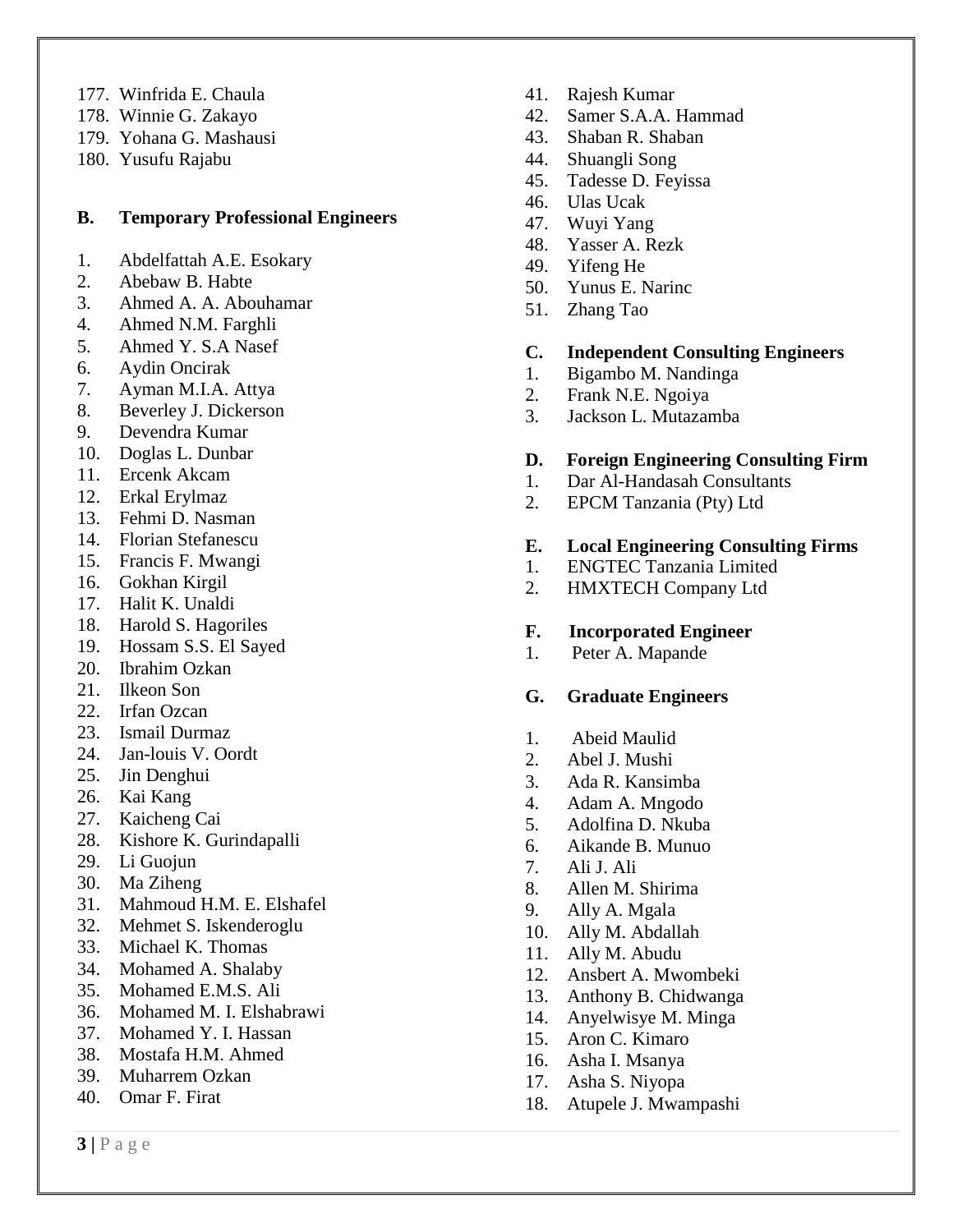- 19. Augustine C. Kwai
- 20. Augustino S. Mwang'onda
- 21. Bakari B. Kajole
- 22. Baraka S. Barabwiriza
- 23. Benedict A. Matto
- 24. Benjamin A. Shedrack
- 25. Benjamin W. Mkongwe
- 26. Benson Machunde
- 27. Bernard A. Malima
- 28. Bernard M. Chacha
- 29. Boniphace Juma
- 30. Boniphace P. Tegile
- 31. Boscow M. Kisinza
- 32. Brayan Jackson
- 33. Brian D. Mbesere
- 34. Bryan M. Luoga
- 35. Calist Hermet
- 36. Calvin G. Mushi
- 37. Caroline S. Mollel
- 38. Castor B. Victor
- 39. Castory L. Nyange
- 40. Cecilia C. Rimisho
- 41. Celestina C. Feruzi
- 42. Charles M. Kimaro
- 43. Charles M. Mlaki
- 44. Christine S. Itory
- 45. Christopher E. Mwambatula
- 46. Christopher V. Shija
- 47. Crepton T. Msigwa
- 48. Damas V. Buretta
- 49. Daudi J. Mwandataya
- 50. Daudi K. Samma
- 51. David J. Sanga
- 52. David P. Mhoja
- 53. Davis M. Mtema
- 54. Delphin D. Byabato
- 55. Denis N. Boniphace
- 56. Denis T. Kiwelu
- 57. Deogratias J. Ringo
- 58. Deogratias K. Chagula
- 59. Deus Paul
- 60. Dominick S. Mgala
- 61. Donalt E. Majala
- 62. Doris A. Mguto
- 63. Edison L. Mollel
- 64. Edward G. Msaki
- 65. Egidius P. Mwoleka
- 66. Eladius Kalungura
- 67. Elia J. Samwel
- 68. Eliah Ngeleja
- 69. Elias L. Aweda
- 70. Elias R. Mgube
- 71. Elisonguo S. Bariki
- 72. Elivira D. Gulabaganira
- 73. Elly C. Muga
- 74. Elvanus Kapira
- 75. Emanuel M. Benjamin
- 76. Emmanuel L. Msepuka
- 77. Emmanuel B. Bampabula
- 78. Emmanuel Bwire
- 79. Emmanuel F. Nyakiha
- 80. Emmanuel I. Kiyumbi
- 81. Emmanuel Kisimba
- 82. Emmanuel M. Mabula
- 83. Emmanuel P. Makoye
- 84. Emmanuel S. Birag e
- 85. Emmanuel Thomas
- 86. Emmarho E. Saninga
- 87. Enock T. Biligigi
- 88. Eric A. Mkumbo
- 89. Erick S. Mramu
- 90. Esther E. Uisso
- 91. Eva Kalinga
- 92. Ewald D. Massawe
- 93. Fadhili K. Rashid
- 94. Faisal A. Kinyika
- 95. Fedrick C. Joseph
- 96. Fidelis C. Mgamba
- 97. Fortunatus A. Chingalu
- 98. Francis F. Manyama
- 99. Frank Theobard
- 100. Fred William
- 101. Fredrick M. Ufinyu
- 102. Fredy Lameck
- 103. Gabriel S. Msigwa
- 104. Geofrey H. Msambule
- 105. George J. Msuya
- 106. Gerald K. Rukanda
- 107. Gibe S. Shikulu
- 108. Gilbert L. Sangu
- 109. Gilbert Minja
- 110. Godfrey Joseph
- 111. Godfrey M. Colman
- 112. Godlove A. Nassary
- 113. Godlove L. Mbwilo
- 114. Hashim S. Alute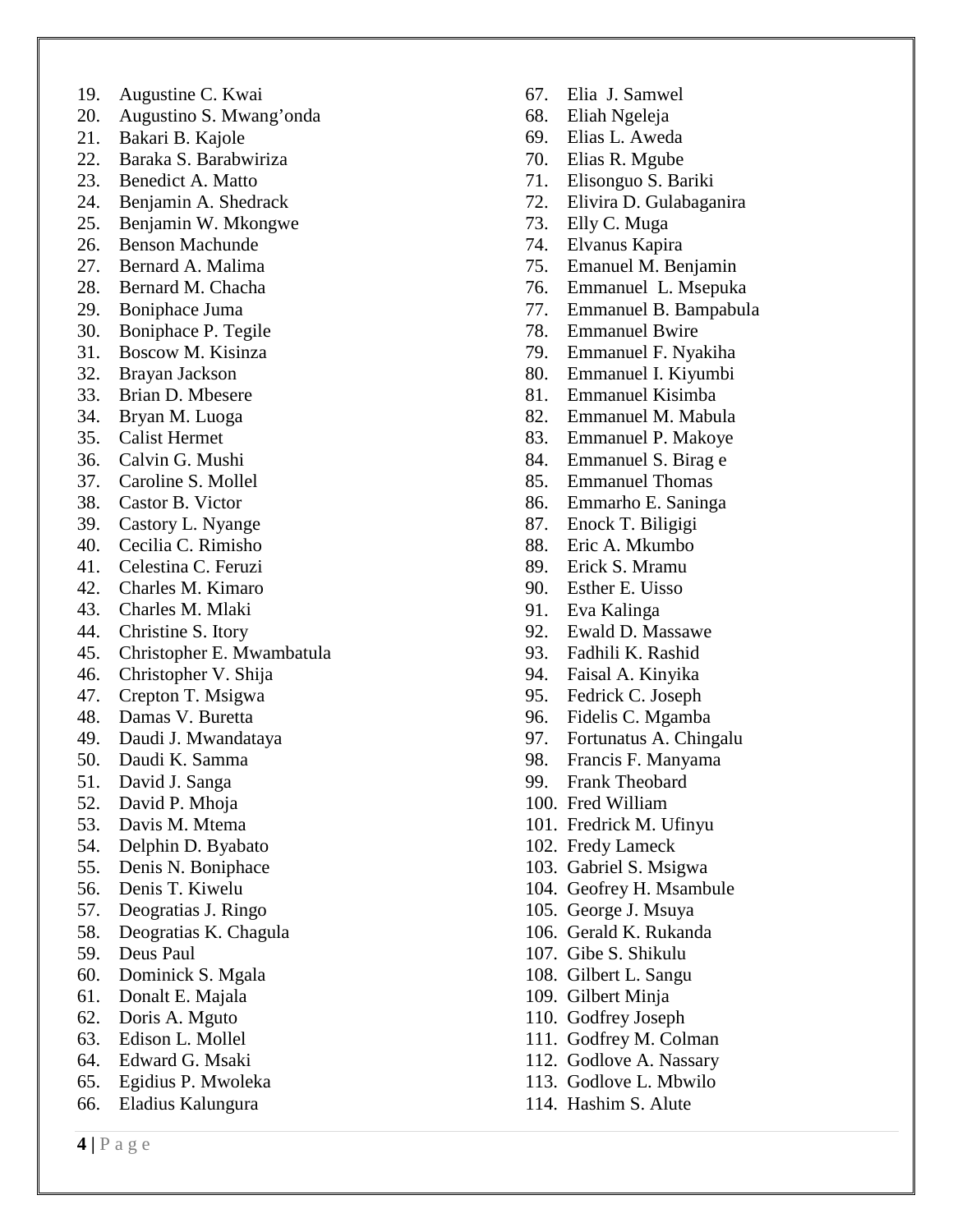115. Hassani H. Fundi 116. Hellena Issa 117. Hemed M. Hamim 118. Henerico E. Henerico 119. Hussein H. Juma 120. Ibrahim C. Madinda 121. Ibrahim H. Ngelo 122. Idrisa H. Kigaile 123. Irene A. Kiangani 124. Irene J. Sangiwa 125. Isaya Wilson 126. Jackson E. Mdachi 127. Jamila A. Omar 128. Jeremia T. Ndeese 129. Jeremiah John 130. Jeremiah M. Luhanga 131. Johansen Ndyamukama 132. John B. Mahega 133. John D. Mamiro 134. John J. Malale 135. John Y. Sanga 136. Jones E. Enock 137. Jordan Royd 138. Joseph M. Mtui 139. Joseph N. Joseph 140. Joseph Peter 141. Josephat M. Hussein 142. Joshua Isack 143. Jovitus Mujuni 144. Joyce V. Nyaonge 145. Julieth R. Massawe 146. Julius M. Luhanga 147. Juma A. Msenya 148. Jumanne A. Saidi 149. Karim G. Haule 150. Kaskas Omary 151. Kastuli Morice 152. Kelvin –Elly G. Kitira 153. Khadija S. Kajuna 154. Khalid H. Hassan 155. Khalid Ulaya 156. Kimani M. Ngima 157. Kissa G. Kasenga 158. Ladislaus Z. Masanja 159. Leah J. Mshangila 160. Lightness E. Mmasi 161. Lizezaga Nchambi 162. Loini M. Saning'o

164. Loyce M. Ngoboka 165. Luka E. Mfuru 166. Lulu D. Mng'ong'o 167. Lutengano M. Vansimbile 168. Lwijisyo O. Sijenyingi 169. Lwitiko E. Mwamkinga 170. Mageuzi Mathew 171. Magnus H. Kamungu 172. Mahega M. Swagi 173. Maige Boniphace 174. Maiko A. Mkumba 175. Manoni M. Stephano 176. Marcus O. Luoga 177. Mariam A. Bakari 178. Marlon M. Bulugu 179. Marton Leopold 180. Mathias N. Jayunga 181. Matiko M. Saguge 182. Mayilali Dalalia 183. Mbaraka M. Buyeye 184. Mbeleselo B. George 185. Mdathiru A. Mtand a 186. Michael N. Lipilima 187. Michael V. Muhale 188. Misana S. Mulemwa 189. Moh'd A. Moh'd 190. Mohamed H. Rugembe 191. Mohamed J. Mimarano 192. Monica Mbuva 193. Mrema K. Letiriri 194. Musa S. Athumani 195. Musa S. Mweta 196. Musa William 197. Mussa K. Mkopi 198. Mwikwabe M. Masisi 199. Mwita C. Onesmo 200. Naimani M. Mgonja 201. Naomi N. Nilla 202. Naomi P. Benedictor 203. Nedson Benedictor 204. Neema Mtafya 205. Nelson Rugalabamu 206. Nezia M. Fundo 207. Nicholaus C. Mshery 208. Nickson M. Nelson 209. Nkwabi Mayala 210. Noeli A. Mwangwale

163. Loshilaa E. Saiguran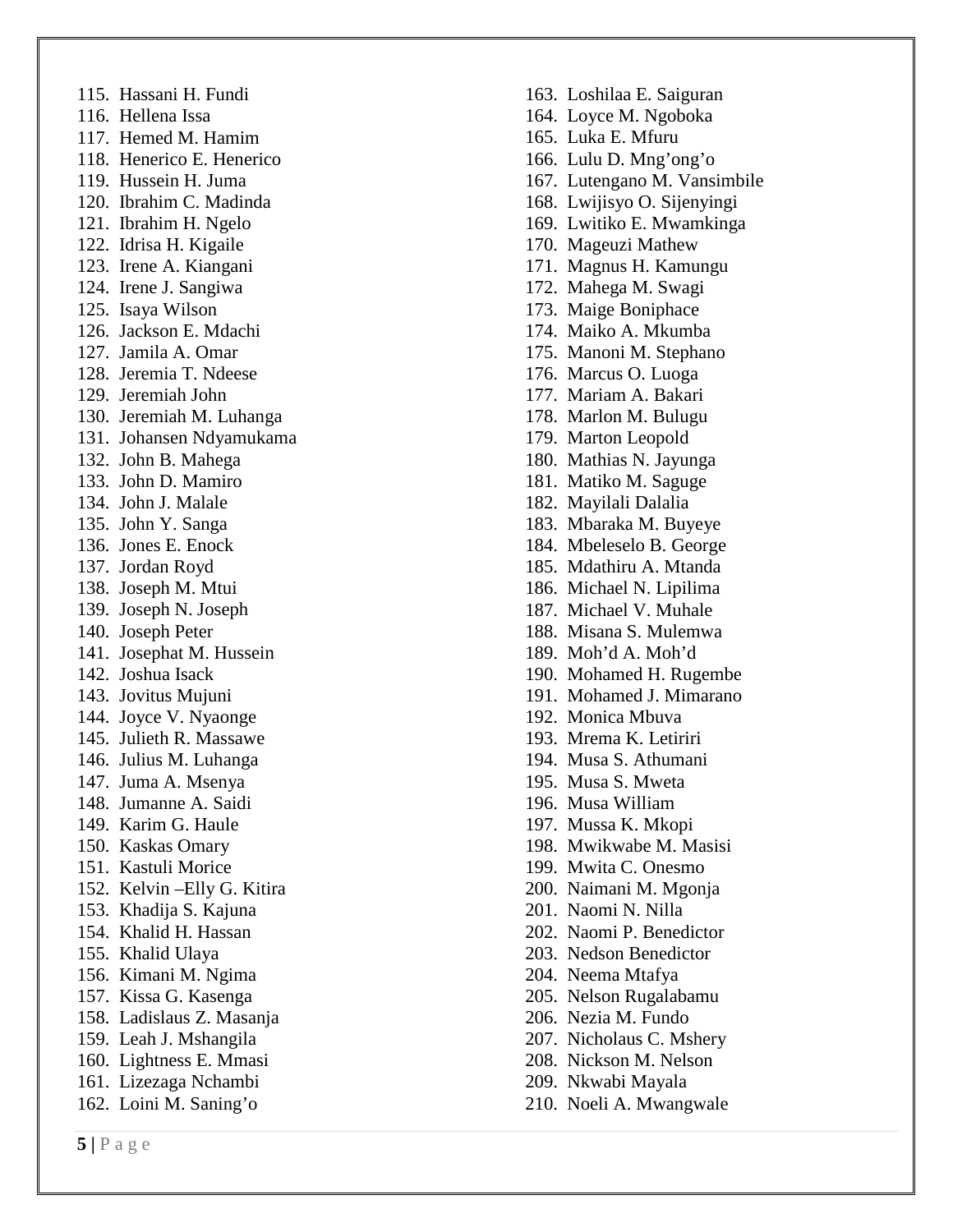211. Nuru S. Shakilyoma 212. Nzumbi N. Mussa 213. Omary B. Mussa 214. Omary H. Nyalusi 215. Omega M. Nziku 216. Osward I. Swai 217. Paul J. Jidayi 218. Paul S. William 219. Paul W. Mwakasege 220. Paul Y. Ndanauze 221. Paulina A. Anyelwisye 222. Paulo K. Japheti 223. Peter S. Valentine 224. Pili J. Polle 225. Pius L. Tilumanywa 226. Rabati Jumanne 227. Ramadhani H. Majaliwa 228. Ramadhani O. Chambo 229. Raphael J. Mazengo 230. Raphael M. Iranga 231. Rashid A. Dickemllah 232. Rashidi I. Zayumba 233. Revocatus Constantine 234. Revocatus M. Paul 235. Richard R. Mwambije 236. Richard T. Prosper 237. Riziki L. Kuyava 238. Robert H.Mbawala 239. Robert Hamisi 240. Robert J. Ngasa 241. Rukia H. Mayala 242. Rukia S. Tezura 243. Rungo L. Muyombe 244. Rwegoshora R. Paul 245. Saidi A. Makobe 246. Saidi H. Yusuph 247. Saidi S. Ngaranda 248. Salmini H. Matinga 249. Salu S. Isoso 250. Samweli S. George 251. Saphia S. Gwando 252. Sebastian A. Kiyoyo 253. Seleman Rashid 254. Selemani D. Ndaria 255. Seth M. George 256. Severina E. Madege 257. Shabani A. Kasanzu 258. Shabani K. Matogoro

- 259. Shadrack P. Kasabago
- 260. Sida C. Mtovela
- 261. Simon O. Binamu
- 262. Solina F. Baguma
- 263. Sophia Yohana
- 264. Sosoma Z. Manyinya
- 265. Sospeter P. Maganga
- 266. Stephani D. Kapungu
- 267. Stephen N. Makere
- 268. Steven E. Kabanikilo
- 269. Suzan Mjwahuki
- 270. Swalehe Y. Said
- 271. Tausiri S. Matitu
- 272. Tedistoklas T. Mfuluki
- 273. Theophil William
- 274. Timotheo A. Kitinga
- 275. Tiopatila N. Chaula
- 276. Vedastus Andrea
- 277. Venance V. Kafwenji
- 278. Veronica J. Manoni
- 279. Vicent Mchunguzi
- 280. Vicent S. Nkanda
- 281. Violeth D. Emmanuel
- 282. Willison J. Munenwa
- 283. Witness L. Marandu
- 284. Yazidu Mapunda
- 285. Yohanes S. Megilienanga
- 286. Yuthriya I. Khamis
- 287. Zacharia N. John
- 288. Zawadi E. Mgonja
- 289. Zuhura Y. Bure

#### **H. Engineering Technician Level I I**

- 1. Augustino R. Kiegezo
- 2. Boniphace D. Chihamba
- 3. Brayton B. Shoo
- 4. Cassin M. Cantius
- 5. Edward P. Kitenana
- 6. Eliya E. Munanka
- 7. Francis A. Mrema
- 8. Gerald J. Nassoro
- 9. Gift D. Mbepwa
- 10. Hakili Chassama
- 11. Hamidu H. Yusuph
- 12. Happyfania B. John
- 13. Iddy R. Ngazi
- 14. Jackson P. Mbaga